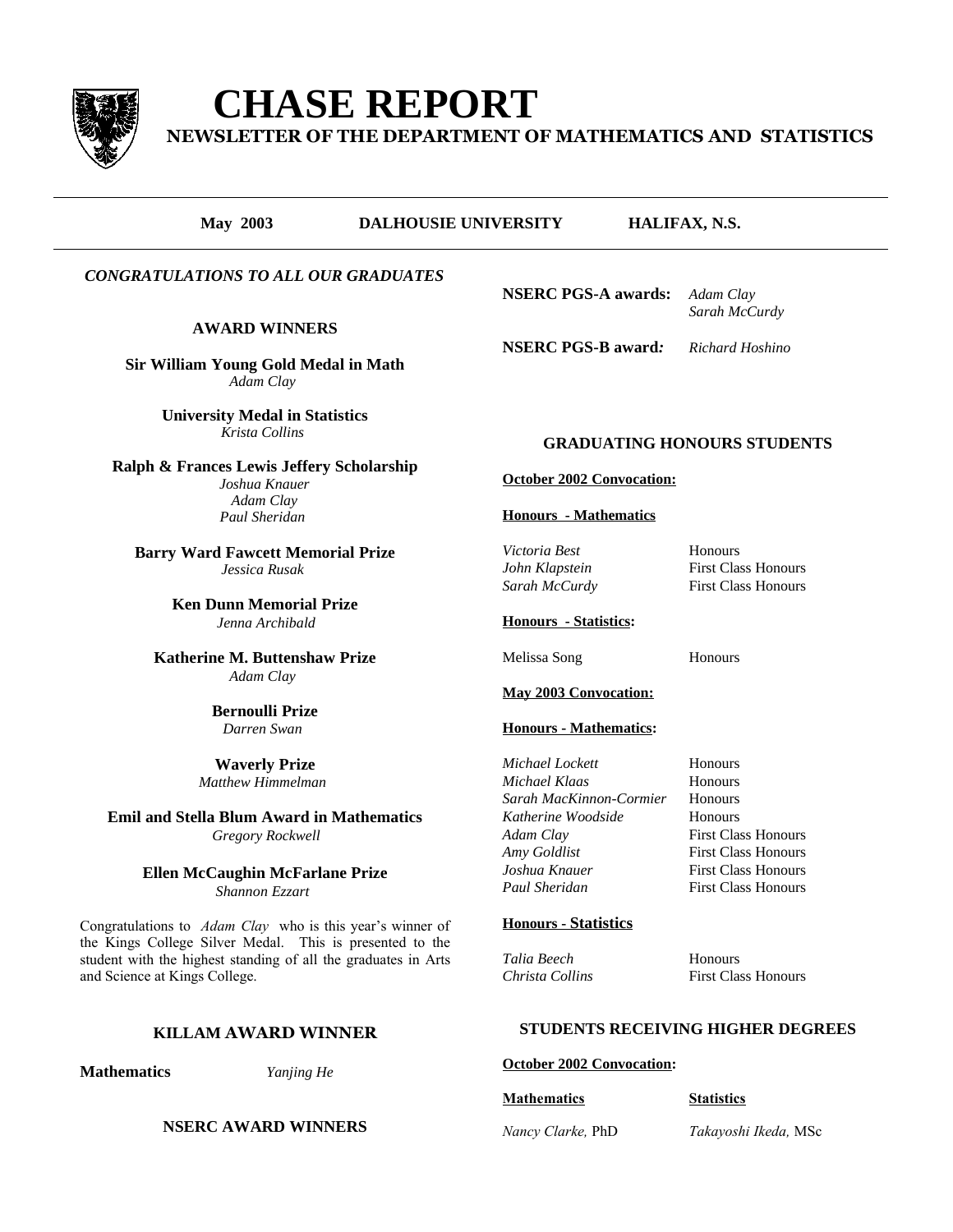*Rebecca Culshaw,* PhD *Mitja, Mastnak,* PhD *Rong Wang,* PhD *Reza Yahaghi,* PhD *Richard Hoshino*, *MSc*

#### **May 2003 Convocation:**

*Joanna Flemming* (Mills) is currently working at the University of Geneva as a maître-assistante with Elvezio Ronchetti looking at issues in model selection and analysis for longitudinal data.

|                        |                   | <b>FACULTY NEWS</b>                                                 |
|------------------------|-------------------|---------------------------------------------------------------------|
| <b>Mathematics</b>     | <b>Statistics</b> |                                                                     |
| <i>Jacky Li</i> , MSc. | Wei Xu, MSc       | Ed Susko was promoted to Associate Professor and awarded<br>tenure. |
|                        |                   | Jeannette Janssen was promoted to Associate Professor and           |

awarded tenure.

### **WELCOME TO OUR UNDERGRADUATE SUMMER RESEARCH STUDENTS**

#### **NSERC Undergraduate Student Research Awards:**

| Jana Archibald | (supervisor: R. Milson)  |                           |
|----------------|--------------------------|---------------------------|
| Ehab Eshtava   | (supervisor: R. Spiteri) |                           |
| Katie Gardner  |                          | (supervisor: J. Clements) |
| Marc Humber    | (supervisor: K. Dilcher) |                           |
| Shannon Ezzat  | (supervisor: R. Paré)    |                           |

#### **Liang Undergraduate Student Research Award:**

*Jesse Rusak* (supervisor: R. Spiteri)

#### **Faculty Summer Research Students:**

| Kathryn Duffy   | (supervisor: D. Pronk) |                                 |
|-----------------|------------------------|---------------------------------|
| Pin-Hung Kao    | (supervisor: D. Pronk) |                                 |
| Adam Clay       |                        | (supervisor: R. Wood / R. Paré) |
| Gillman Payette | (supervisor: R. Wood)  |                                 |

#### **Co-op Summer Research Students:**

| Kelly Nauss     | (J. Clements) |
|-----------------|---------------|
| Garrett MacLean | (J. Clements) |

# **ALUMNI NEWS**

*Nigel Higson* will be the department head at Penn State University for the period 2003-2006.

*Rebecca Culshaw* took a teaching position at Clarke College in Iowa in September 2002.

*Nancy Clarke* took a teaching position at Acadia University in Wolfville in September 2002.

*Richard Nowakowski* will be stepping down as Chair as of July 1, 2003. *Patrick N. Keast* will be replacing him as Chair of the Department.

*Keith Thompson* was awarded a Canadian Research Chair in Ocean Studies.

*Shigui Ruan* was named to a MITACS SARS task force.

The project "Modelling and Mining of Networked Information Spaces", with project leaders *Jeannette Janssen* and *Evangelos Milios*, was awarded a seed grant from MITACS for the amount of \$58,000. The project is supported by IT Interactive Solutions, a local software company. The money awarded has been used to support PhD student *Changping Wang* and Post-doctoral fellow *J.P.Grossman*, as well as a number of graduate students in the CS department here and at the University of Toronto.

Just in: The MITACS seed projects of *Jeannette Janssen*, Modelling and Mining of Networked Information Spaces, and of *Richard Nowakowski*, Searching Networks, were funded as full MITACS projects.

*Jeannette Janssen* had a baby boy in March 2003.

*Kassiem Jacobs* is taking a Leave of Absence as of July 1, 2003. He is pursuing a PhD degree in Oceanography here at Dalhousie.

#### **REPORT ON ICM 2002**

#### **The ICM 2002: a personal account.**

If participants at the first ICM in Zurich in 1897 could have been present in Beijing at this 24th such gathering they would have been astonished at the changes in mathematics in the intervening years.

First of all, mathematics and mathematicians have rarely (ever?) been accorded the recognition and official stamp of approval that they were given in Beijing. The Opening Ceremony took place in the Great Hall of the People on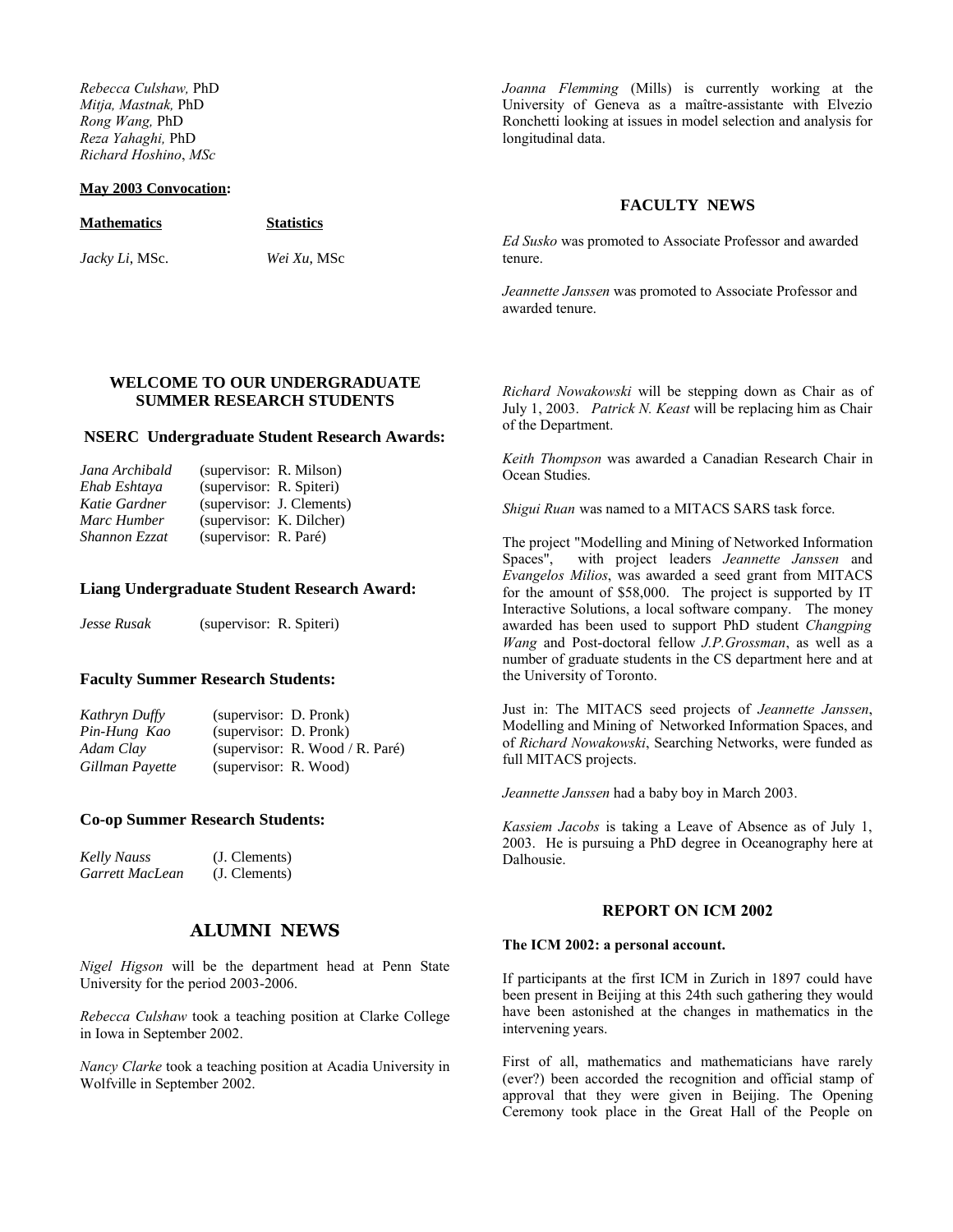Tiananmen Square (China's closest analogy to the Houses of Parliament). It was attended by the President of China, Zhang Zemin, one of the Vice Premiers and the Mayor of Beijing (a city with a population nearly half that of Canada). To transfer the delegates from Conference Centre on the 4th ring road to the city centre a fleet of about 90 buses was used. These were given a police escort and whisked through the traffic non-stop in the middle of the day. Taxi drivers were not happy. The Congress was given prominent display in the daily papers for at least a week. Ordinary citizens – shopkeepers, taxi drivers, train conductors – that I met in rural Hunan the following week were aware of the conference and of the reported "notquite-top-level" performance of Chinese mathematicians. The newsworthiness was enhanced by some celebrities: Stephen Hawking gave a public lecture on the Sunday before the Congress and John Nash Jr. gave one on the Wednesday evening. Secondly, there were the prizes. Since the first Nobel prizes were not awarded until 1901, our time travellers might be surprised to see the conferring of three prestigious awards (two Fields medals and one Nevanlinna prize). These went to Laurent Lafforgue, Vladimir Voevodsky and Madhu Sudan. The areas of the first two would not surprise the visitors. Lafforgue was honoured for his major advance in the Langlands programme providing new connections between number theory and analysis; Voevodsky for his work in algebraic geometry and number theory. Sudan's work on a wide variety of topics within theoretical computer science contributes to the ever expanding domain of mathematics. One might insert here that prizes always generate controversy. Why only two Fields medals at this congress? If, as rumour suggests, it is lack of adequate endowment for the prizes, then the Federal Government is missing a wonderful opportunity. We need to do more lobbying. Why both prizes in such traditional (and somewhat related) fields?

Next is the breadth of the programme. The 20 plenary talks ranged from Lafforgue explaining very clearly what Mumford described as one of the "tremendous Himalayan peaks of arithmetic algebraic geometry" to the new applications of mathematics exemplified by Shafi Goldwasser's beautiful presentation (using Powerpoint) of: "The mathematical foundations of modern cryptography, a complexity perspective". Incidentally, Lafforgue was the only presenter I saw to provide a Chinese translation – to assuage his dislike of presenting his talk in English. There were 19 parallel sessions of Invited and Contributed talks. These roughly followed the order of subjects in Math Reviews and went from Logic to Applications of Mathematics in the Sciences, Mathematics Education and Popularization, and History of Mathematics. The Short Communications offered a bewildering range of topics. Here are a few titles from the programme: Relativization in non-standard set theory; 2 x 2 matrices as sums of cubes; affinely convex ovals; polynomial knots; Toeplitz operators on semisimple Lie groups; graph polynomials for the game of Go; Geometric Fourier analysis and image processing; the fractal dimension and predictions of a chaotic time series from Shanghai stock market; the poetry of mathematics; logical reasoning in ancient Chinese mathematics.

My own intake of talks was very mixed. "The poetry of mathematics" turned out to be a delightful 15 minutes listening to Anne Hughes read poems (mostly her own) on mathematics and mathematicians. I spent an interesting

afternoon in the History section listening to a series of talks on medieval Islamic mathematics. The two short talks that seemed closest to my own interests were both disappointing; one did not show up and the other was a strong candidate for the worst presentation I have ever been at. The most productive time was spent at plenary and invited talks. In addition to the two mentioned above, David Mumford gave a brilliant talk on the mathematics of perception once more stressing the stochastic nature of the problem. By concentrating on the particular example of the Monge-Ampére equation, Luis Cafarelli made non-linear elliptic equations seem accessible (even to me). For the first time I saw a structure to the problems. Douglas Arnold unified a broad range of mathematics in a very surprising way by linking exact sequences to numerical analysis. On Saturday afternoon, I spent an interesting time listening to combinatorics. Günter Ziegler, talking about face numbers of 3-spheres and 4-polytopes, gave the impression of being close to characterizing these f-vectors. This was followed by Gerard Cornuejols outlining a proof of the perfect graph conjecture. Many of the invited talks presented very new results; here so new that he admitted not all the proofs had been written out.

The conference was brilliantly organized and ran smoothly. The only glitches had to do with computers. There was always a wait to get access to the machines handling e-mails and very few of the Powerpoint presentations ran without interruption. Particularly troublesome in this respect was the hold up in the expositions of the work of the medallists. Nevertheless, Mao may have turned in his mausoleum to see such abstract mathematics publicly displayed in the Great Hall. Particularly noteworthy to the organization was the band of volunteers (about 200) from Beijing University (mostly math undergraduates) who were always on hand to answer questions and help. They first made their presence felt by making the transition from airport to hotel particularly easy. Registration was fast and easy. No-one I spoke to had any complaints about the organization.

The main complaint was of the air quality in Beijing. It was unpleasant to wake up every morning to a yellowish brown haze limiting visibility. It was made more difficult to bear by the sticky heat outside and the dust from a great deal of construction going on for the Olympics.

The conference was truly global in its scope. There were participants from well over 100 countries, naturally a large contingent from China and more than 50% from Asia. During the Congress there was a two day Juvenile Mathematics Forum for school children from China. Some of these appeared briefly in the Convention centre and appeared to be both extremely bright and very keen to practice English skills.

While in Beijing, many of us enjoyed the exquisite landscaping and buildings of the old Summer Palace. It was shortly after the first ICM that this park was looted and destroyed by a consortium of western powers. Much has changed. Will the world and the world of mathematics change as much before the first ICM of the next century? The most likely answer is "yes". Certainly one has a lot of faith in the bright young mathematicians at this Congress who are likely to advance our subject in unforeseen ways before then.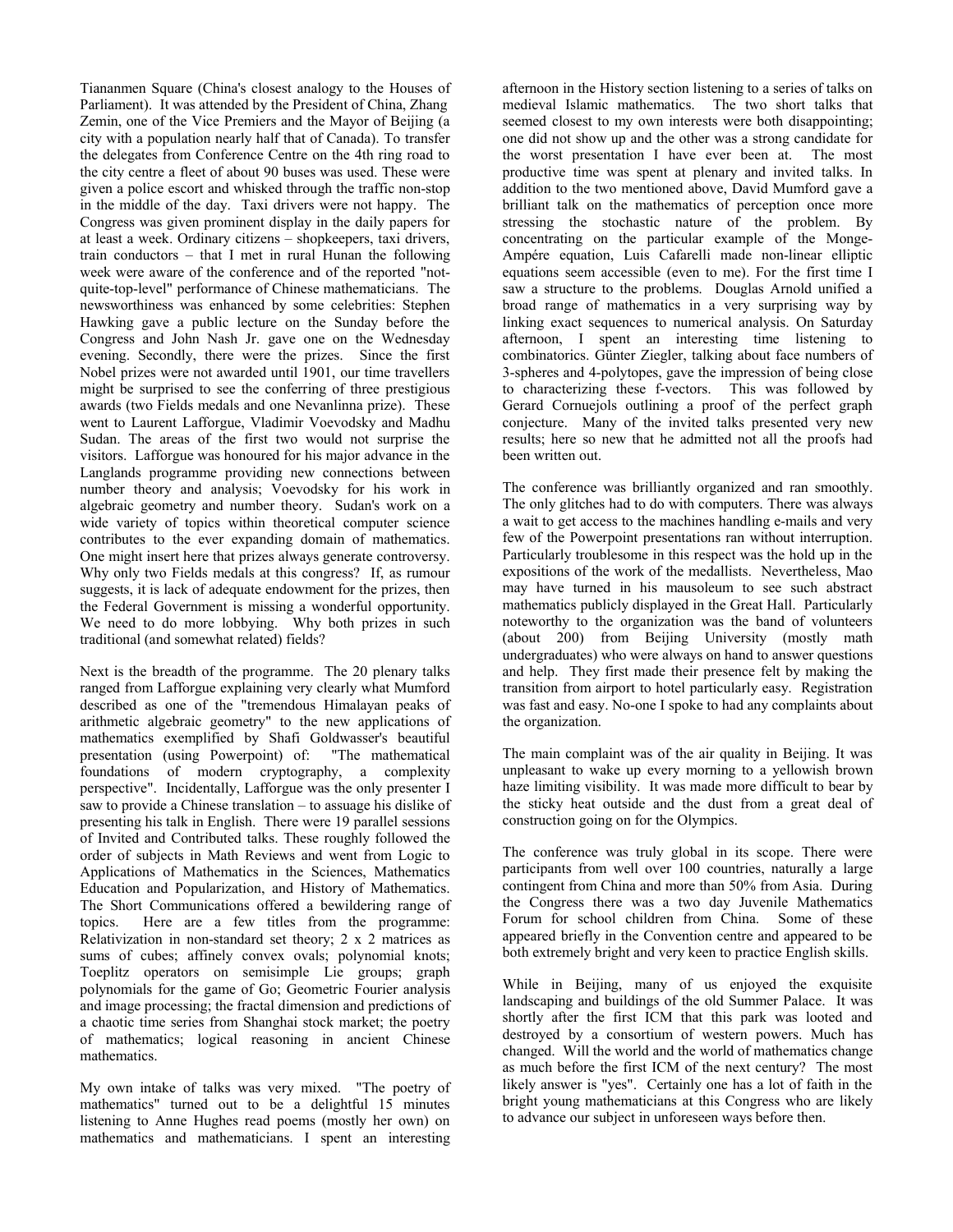#### **SOLUTIONS TO THE PUZZLES.**

- I. Since the statements contradict one another, at most one of them can be true, in which case the nine other statements will be false, which is what the statement number nine asserts. Hence statement nine is the only true statement.
- II. Each symbol is one of the digits 1 to 9 with its reflection in a vertical mirror. The symbols are arranged in a 3 x 3 magic square. So the empty cell must contain the number 8 with its reflection, i .e., 88.

#### **Sabbatical Leave**

*C.C.A. Sastri* is spending 4 months of his sabbatical leave in Milan, Italy.

The following professors will be on sabbatical leave during the terms mentioned below:

| K. Bowen        | July 1, 2003 - June 30, 2004     |
|-----------------|----------------------------------|
| E. Cameron      | January 1, 2004 - June 30, 2004  |
| K.J.M. Moriarty | July 1, 2003 - June 30, 2004     |
| R.P. Gupta      | July 1, 2003 - June 30, 2004     |
| R.J. Nowakowski | July 1, 2003 - December 31, 2003 |

#### **OTHER NEWS**

#### **The APICS meeting at Mt. Allison**

The mathematics competition, which was to be attended by a record number of 5 teams (10 students) from our department, was overshadowed by a very serious car accident which involved three students. Fortunately, two of them were not (or only slightly) injured, but one student, *Sable McKeil*, had to be airlifted to hospital. She has now fully recovered, but had to remain in the QEII for a few days.

On the positive side, one of our teams, consisting of *Adam Clay* and *Micah McCurdy*, came in third among the 17 teams from across the region who wrote the competition; they missed second place by just an "epsilon". The other teams, consisting of *Josh Knauer* and *Marc Humber*, *Jana Archibald* and *Chris Kao*, and *Steve Howie* (who had to write by himself, due to the circumstances) all did a respectable job.

Another student from our department (joint with CS) was successful: *Sarah McKinnon-Cormier* won the prize for best student paper in CS in her session; her supervisor was *Ray Spiteri*.

Please join me in congratulating *Adam, Micah*, and *Sarah* for their successes.

I would also like to mention that this year, for the first time, almost everything (housing, transportation, registration, etc.) was organized by the undergraduate students themselves, and most of the work was done by *Josh Knauer*, president of the MASS. He did a great job, and he, and all the other students, certainly deserved a more positive experience than what it turned out to be. In fact, the seven students decided to return on Friday night, to be closer to their injured friends.

Competition training had been done jointly by *Richard Hoshino* and myself, but Richard did all of the organizational work. He was also a member of the APICS competition committee, and was responsible for a very good and wellbalanced exam paper.

#### **Special Session on Ring Theory**

At the 2002 Atlantic Provinces Council on the Sciences meeting, at Mount Allison University, October 19-20, 2002, a special session on Ring Theory was held in memory of Patrick N. Stewart. The session was sponsored by the Atlantic Association for Research in the Mathematical Sciences. Until his death in April 2001, at the age of 57, Pat Stewart was an active researcher with 50 papers, the last published in 1999. Most of Professor Stewart's professional life was spent at Dalhousie University. He was a respected colleague, active in the Canadian Mathematical Society and regional organizations, and widely recognized as an excellent teacher. He is remembered for his generosity of spirit and for his eagerness to discuss mathematics with colleagues and students.

*Karl Dilcher,* Professor of Mathematics

#### **Mathematical Modeling Competition**

Three of our students, *Adam Clay, Josh Knauer*, and *Chris Kao*, formed the Dalhousie team in Comap's Mathematical Modeling Competition. They worked hard on their project from the evening of Thursday, February 6, until the evening of Monday, February 10. Their project is entitled "A Solution to the Gamma Knife Targeting Problem".

For their work they received the designation "meritorious". Please join me in congratulating our team.

*Dorette Pronk* Professor of Mathematics

#### **Numerical Analysis Days, 2002, 2003**

On May 31, 2002 the third annual numerical analysis day, organized by *Paul Muir* (an adjunct faculty member whose principal appointment is in Saint Mary's university), *Ray Spiteri* and *Pat Keast* of this department, was held in the Chase building. The previous two NA Days were held in Saint Mary's and Acadia. The keynote speaker was *Dr. Larry Shampine* from the Mathematics Department of Southern Methodist University in Dallas, Texas. In addition, there were 7 talks given by faculty from other universities and both undergraduate and graduate students from Dalhousie. More than 30 people took part, including *Alf Gerisch* from the Fields Institute, *Jim Diamond* from Acadia, and *John Stockie* from UNB. We intend to continue this successful event, with NA Day 2003 planned to take place at Saint Mary's on June 6.

#### **Numerical Analysis and Scientific Computation**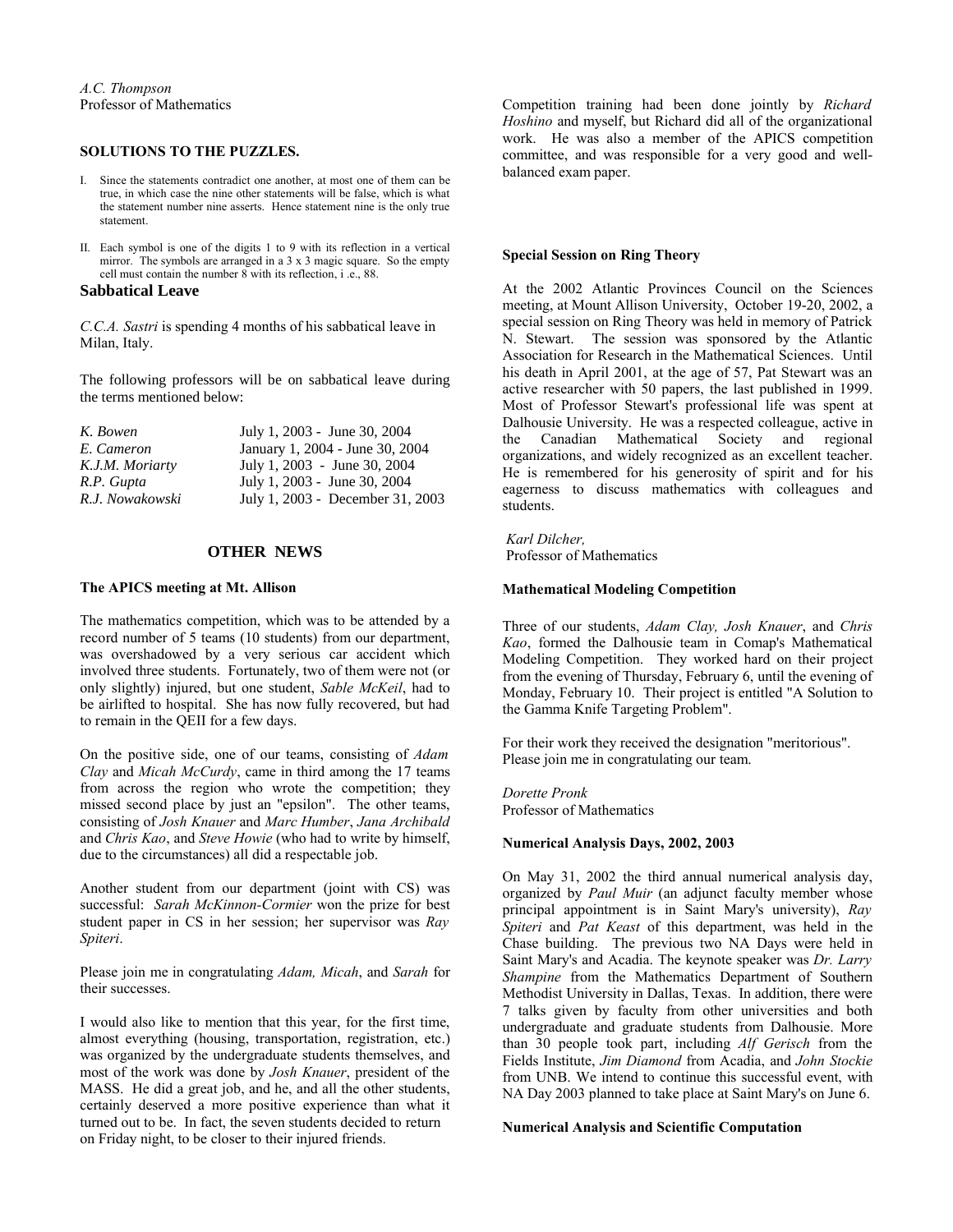At the APICS (Atlantic Provinces Council on the Sciences) 2002 Fall meeting a special session was held on Numerical Analysis, Scientific Computing and Computational Applied Mathematics. This was organized by *Paul Muir, Ray Spiteri* and *Pat Keast*. The session was funded by AARMS (the Atlantic Association for Research in the Mathematical Sciences). The invited main speakers were Graeme Fairweather, Department of Mathematical and Computer Sciences, Colorado School of Mines, Uri Ascher, Department of Computer Science, University of British Columbia and Gerda de Vries, Department of Mathematical and Statistical Sciences, University of Alberta. Talks were also given by graduate students from Dalhousie, Saint Mary's, UNB and UCCB. This was the third special session on numerical analysis and scientific computation organized by our group in conjunction with the APICS Fall meeting, the previous two having been held at Dalhousie and St. Francis Xavier. The talks included a discussion of a computational model of the heart, by *Mary Maclachlan*, of the School of Biomedical Engineering, Dalhousie, a paper by *John Mason*, of the Faculty of Computer Science, Dalhousie, on realistic computer simulation, and a description of a model of epidemic solutions and endemic catastrophes by James Watmough of UNB.

#### **MITACS Atlantic Interchange**

MITACS (the Mathematics of Information Technology and Complex Systems) held the first Atlantic Interchange conference in Dalhousie University on March 24, 2003. This attracted 300 people, faculty, students and industry representatives, and also 150 high school students who attended a talk given by *Nick Cercone*, the Dean of Computer Science. The local representatives for MITACS were *Jeannette Janssen* from Mathematics, *Evangelos Milios* of the Faculty of Computer Science and *Paul Muir* of Saint Mary's. *Jacky Li* (whose MSc in Mathematics was supervised by *John Clements*) and *Rong Wang* (a post doctoral fellow in Mathematics whose PhD supervisors were *Pat Keast* and *Paul Muir*) won joint 3rd place in the student poster competition. *John Mason* of the Faculty of Computer Science (one of whose supervisors is Ray Spiteri of this department) also won a third place prize. All three will be attending the MITACS annual conference in Ottawa in May, with all expenses being paid by MITACS.

#### **GRADUATE STUDENT SOCIETY NEWS**

#### **GRAD Events 2002/2003**

The Math/Stat Graduate Student Society has had a wonderful year. We have continued to offer social events for graduate students and the whole department, and we have also initiated other types of events, such as presentations and seminars.

We began the fall term with a potluck dinner for graduate students. This provided an opportunity for new and returning graduate students to get to know one another. In October, a two-part presentation on LaTeX was given by *Clyde Clements*. Most graduate students will use LaTeX to write their theses, so this was extremely beneficial. On the social side, there was a martini party at *Richard Hoshino's*. We ended October with a Halloween pizza party for the

department, which was well-attended as usual. The first "Terminal Pool Tournament" took place in November, with *Paul Ottaway* declared the Champion of the Universe. This event raised money for the United Way. We finished the term with a Christmas pizza lunch party for the department. The desserts were potluck, and there were far too many to choose from! *Richard Hoshino* organized the Secret Santa again this year, to the delight of the participants.

The winter term kicked off with another potluck dinner. January also saw the first "Graduate Student Seminar". We introduced these seminars as a forum for graduate students and others to present either their own work or something that interests them, at a level that is understandable to most graduate students. Graduate students, faculty members and undergraduate students are all welcome to attend these seminars. The first seminar was "An Introduction to the Axiom of Choice" by *Tara Taylor*. Valentine's day was celebrated with coffee and sweets for everyone, and a second graduate student seminar. This was "The Conley Index and Some Applications" by Jin Yue. The highlight of March was Pi Day, celebrated March 14 at 1:59. We served pie, of course, and *Richard Hoshino* presented the third graduate student seminar, "The Life of Pi". The second terminal pool tournament took place in March, and again the winner was *Paul Ottaway*, who was declared Master of Space and Time. Also of note, *Richard Hoshino* won the M.A.S.S. "Motivator of the Year" award, and we congratulate him on this welldeserved recognition.

The main goal of the Math/Stat Graduate Student Society is to promote the interests of the graduate students and to act as a social institution. We have endeavoured to achieve this over the past year. We try to bring the graduate students together as a community, and as part of the larger departmental community of students and faculty. As the winter term is ending, we look forward to planning more events and we wish everyone a wonderful summer.

*Tara Taylor* (president) *Alan Hill* (vice president) *Sarah McCurdy* (secretary/treasurer) *Richard Hoshino* (department liaison).

*Tara Taylor* Math Graduate Student

#### **UNDERGRADUATE STUDENT SOCIETY NEWS**

#### **MASS Executive Committee 2002/2003**

The Undergraduate Society executive for this year are:

| President      |
|----------------|
| Vice-President |
| Treasurer      |
| Secretary      |
|                |

#### **Report from the Undergraduate Society**

2002-2003 has been an eventful year for MASS. We started off this year's string of Friday afternoon "Aftermaths" with a BBQ in September. Despite Josh and Sable inexplicably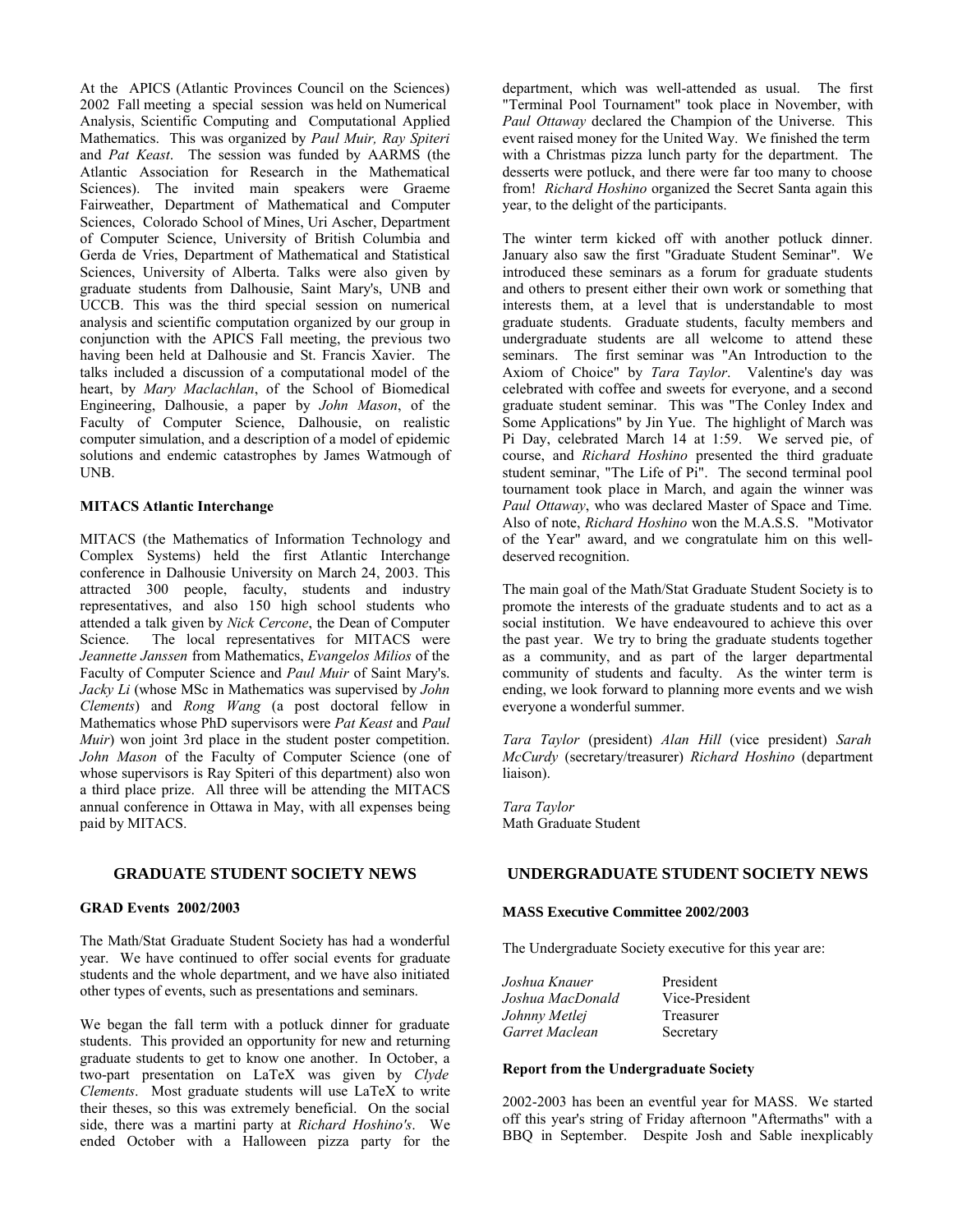getting lost somewhere between the Chase building and Quinpool road with the fuel tank for the grill, the event went very well. Gillman showed that years of part-time job experience in burger flipping does pay off as he ran the show as master chef. Johnny's catcalls paid off as well and many students who were just passing b decided to come and join us on the Chase building balcony. The semi-weekly socials were well attended all year long.

We had our departmental Wine and Cheese party in conjunction with the Grad Society. The event was held in November. Co-organizers Sara McCurdy and Josh MacDonald did an incredible job. The colloquium room was transformed for the candle-lit soiree with decorations and music. All enjoyed the scrumptious selection of hors d'oeuvres, including of course many interesting and flavourful cheeses. Amy and Katie provided the entertainment highlight of the evening when they took Adam's wallet hostage in a contrived attempt to get him to go on a date with their roommate.

This year we started what we hope will be a regular event with our "Math and Movie" afternoons. Unfortunately our showings of the Arnold Schwartzenegger classics "Conan the Barbarian" and "Commando" were sparsely (though enthusiastically!) attended. Maybe next year someone other than Josh, Josh and Mitja should pick the films :)

Our three pub-crawls were all great successes this year. On each occasion well over fifty students came along on a tour of our favourite bars downtown. We started at 7pm at the Halifax Alehouse or Dooley's and ended at 1am at Bearly's, with some combination of the Seahorse, Planet Pool and Pacifico in the middle. We were particularly proud of Gillman on the last pub-crawl, he made it all the way to Bearly's without getting kicked out of any bars along the way. Our pub-crawl T-shirts were a big hit as well. With the slogan "Talk Nerdy To Me" or "Do It With Rigor" on the front and "DUMASS" (short for Dalhousie University Math And Stats Society) on the back, the shirts were hot sellers. They were so popular in fact that Alan had groups of women trying to buy the shirt right off his back at the Alehouse. Really though, we think they just wanted him to "talk nerdy" to them.

We ended the season like we began it, with a big giant BBQ! The steaks were bigger than the plates and the plastic cutlery was horribly inadequate, but a MASSive number of people came out and enjoyed our final event. A well-deserved shout out goes to Ehab for finding a butcher that would sell us the steaks at such a great price! During the BBQ we presented our Motivator of the Year award. This year's honouree was Richard Hoshino. In only a couple of years Richard has made a real impact on the quality of undergraduate life at Dalhousie. His tireless volunteer work and dynamic teaching style have made him a popular figure in the department. We were very happy to recognise him.

We'd like to thank everyone for a great year and wish good luck to next year's MASS council: Gillman Payette (President), Garrett MacLean (Vice-president), Sable McKeil (Secretary) and Megan Kennedy (Treasurer).

Over the past several years, there has been a great deal of strife between universities and high schools. Each side has made strong criticisms of the other, and plenty of unnecessary divisions have been created. To help bridge these gaps, members of our department have started various outreach initiatives, for both high school teachers and their students. Here we describe three such initiatives.

#### **High School Math League**

The Nova Scotia High School Math League was formed by two graduate students, *Sarah McCurdy* and *Richard Hoshino*. This league is based on a highly successful one that has been running in Newfoundland for the past fifteen years.

The purpose of this league is to provide a fun environment for students to engage in cooperative problem-solving, and to get them excited about mathematics. The problems are recreational yet challenging, and so students are engaged throughout the event, and learn a great deal of new mathematics from participating.

Each league game takes place on a Saturday morning, and runs from 9 a.m. to noon. We ran three math league games this year, at Dalhousie in November, at Saint Mary's in February, and Mount St. Vincent in March. We had 52 students from eight high schools attend our last league game at MSVU. We have received extremely positive feedback about the math league, from both teachers and students.

With the help of various math educators across the province, we have decided to expand this league to other areas of Nova Scotia next year. If you are interested in being a part of this math league (e.g. making up questions, attending the math league games, etc.), would you please e-mail Sarah (smccurdy@mscs.dal.ca) or Richard (hoshino@mscs.dal.ca)

For more information on the high school math league, please see

http://www.mscs.dal.ca/~hoshino/mathleague.html

#### **In-Service Workshops for High School Teachers**

*John Grant McLoughlin* (Faculty of Education, UNB) and *Richard Hoshino* have received a \$5,000 grant from the Canadian Mathematical Society to run a series of in-service combinatorics workshops for high school teachers across Atlantic Canada.

These institutes are intended for high school teachers, as combinatorics is one of the areas that is now receiving greater attention with the APEF curriculum. In each workshop, participants engage in problem-solving activities and discussion intended to develop the mathematical understanding of these topics. Also, these events serve as a forum to bring university faculty and high school teachers together, to work together in an equal, informal, nonthreatening environment.

The material for these workshops is taken from the book "Combinatorial Explorations", by *Richard Hoshino* and *John*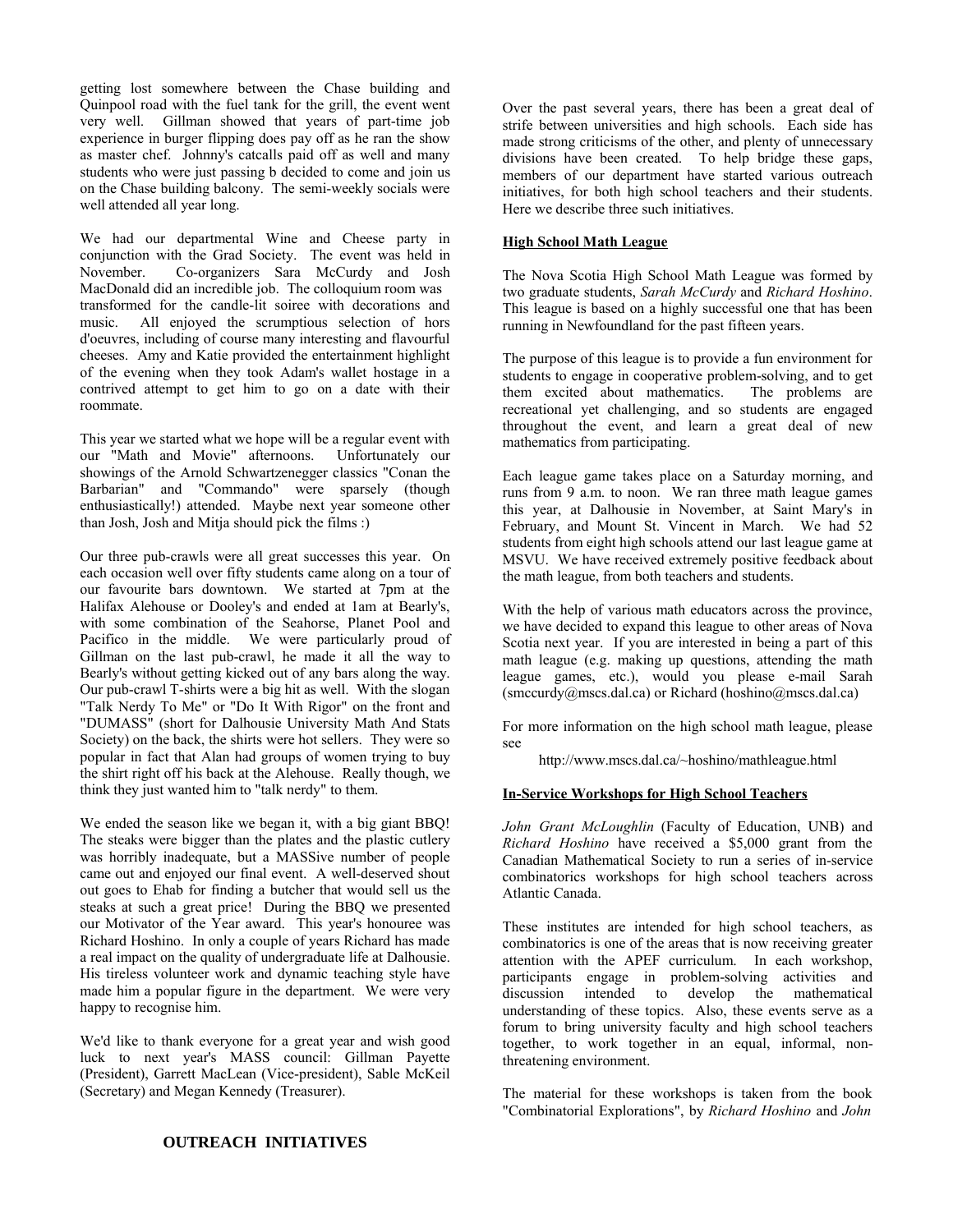*Grant McLoughlin*. This book will be published by the Canadian Mathematical Society.

In 2003, we plan to run at least five institutes, with at least one in each province. On April 3rd, we ran an institute here at Dalhousie, which was attended by 24 teachers across Nova Scotia, some coming from as far away as Wolfville from Truro. A free dinner at the University Club was arranged for all participants, prior to the combinatorics discussion.

For more information on this in-service combinatorics institute, please see

http://www.mscs.dal.ca/~hoshino/institute.html

#### **High School Outreach Program**

In addition to the math league and the inservice institute, the Mathematics Department has also begun a direct outreach program, where members of our department visit local high schools.

In March, a visit was made to J.L. Ilsley High School, and we plan to visit other high schools in April.

In late April, several members of our department have been invited to give talks at the Sacred Heart School of Halifax, for a 1-day "afternoon of mathematics" conference.

*Richard Hoshino* Math Graduate Student

#### **An Education Study Group**

In December of 2001, I attended the Canadian Mathematical Society's winter meeting in Toronto. At this conference, I participated in a special session on mathematics education, coordinated by *Pat Rogers* (Windsor) and *Walter Whiteley* (York). During this session, one of the speakers encouraged all of us to start a study group within our own departments, to discuss and share teaching ideas. In addition, such a study group would provide a forum for celebrating teaching, and recognize its importance. Inspired by the conference, I asked my colleagues in the Department of Mathematics and Statistics if we could start a study group at Dalhousie. The response was tremendous, and many faculty members and graduate students were interested in participating.

Since January of 2002, the Dalhousie Math and Stats Education Study Group have met once every two weeks. The meetings last for one hour, and usually consist of a 15 minute presentation followed by a 45 minute open-ended discussion. We have approximately ten people per meeting, although this number has been as high as twenty. We have discussed a wide variety of topics in mathematics education, including effective use of technology in the classroom, active learning, alternative assessment techniques, non-traditional teaching practices, dealing with large classes, problems-based learning, and gender issues. In addition to the meetings, participants are regularly given journal articles on mathematics pedagogy, which they are encouraged to read prior to study group meetings. Several members of the study group have presented at local, provincial, and national conferences, including the Canadian Mathematics Education Study Group, the Society for Learning and Teaching in Higher Education, and the Dalhousie Conference on University Teaching and Learning. Handouts from these conference presentations have been duplicated for the study group participants.

Mathematics research is often very collaborative, as is research in other disciplines. However, teaching is often noncollaborative. Faculty members are rarely found discussing teaching ideas over lunch, or debating pedagogy during coffee break. Too often, we teach as we have been taught, and are not aware of other models and practices in undergraduate education. The majority of new instructors (especially graduate students) are inadequately prepared to teach a class of fifty students, and there is no support network in place for them. Our study group attempts to correct these problems, by providing a safe, cooperative forum where teaching issues can be discussed. Our diversity enriches our thought-provoking discussions: we have faculty members with over thirty years teaching experience, and graduate students with no formal experience. Regardless of our background, all contributions are equally valued and respected.

Our study group is informal, with no set agenda or plan. We seek to provide a forum where we can explore and debate our views on teaching, as well as share resources and practices. We seek to build a community where teaching excellence is celebrated, and thus, our discussions are not specific to mathematics or statistics. Thus, the study group has attracted colleagues from other departments, such as computer science, history, physics, and biology. We have welcomed and valued their contributions, and learned from their experiences. We also have participants from other universities, namely Saint Mary's, Mount Saint Vincent, and Acadia. They have added a new perspective to our discussions, and we hope that the study group is working to improve undergraduate mathematics education in Nova Scotia.

The feedback from the study group has been extremely positive. Personally, I have gained so much from the study group meetings. I have learned many innovative ideas from colleagues with far more experience, and have used their methods in my own teaching practices. I have learned (i.e., stolen) many other resources from conferences I have attended, and have had the privilege of sharing them with colleagues who have benefited from them. Other study group members have enjoyed similar experiences. Due to the success of the Math/Stats Education Study Group, we encourage faculty members and graduate students from all departments, to form their own study group. We hope that these groups will help maintain and improve the high standard of education at Dalhousie University.

If you are interested in being a part of our study group, or would like access to the handouts that are shared in our meetings, would you please contact *Richard Hoshino* at hoshino@mscs.dal.ca

*Richard Hoshino* Math Graduate Student **CONFERENCES**

*Ray Spiteri* attended the SIAM Conference on Computational Science and Engineering, San Diego, February 13, 2003. He will also attend SciCADE 2003, the International Conference on Scientific Computation and Differential Equations, at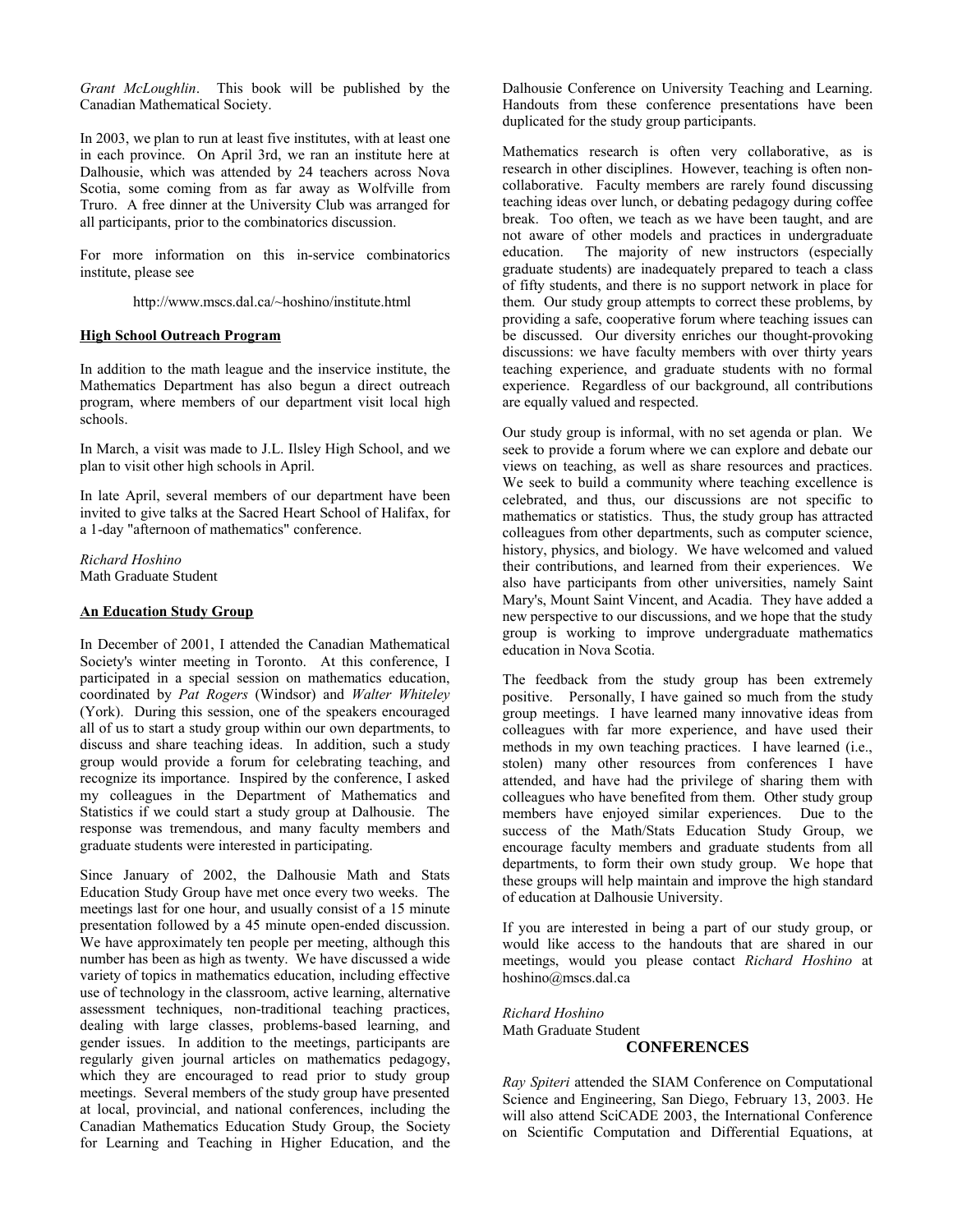Trondheim, Norway, June 30 - July 4, 2003, where he is organizing a workshop.

*C.C.A. Sastri* who is on sabbatical leave in Milano, Italy has been asked to speak in the Milan Mathematics Seminar, Monday, May 12, 2003. This is organized jointly by the three main universities in Milan – the University of Milano, the University of Milano-Bicocca, and the Milan Polytechnic. (This is what we would call a joint colloquium in North America.) It is an honor to be invited to speak in these seminars. A paper based on the talk will be published by the Milan Journal of Mathematics, published by Birkhauser. Many of the previous speakers are quite famous, so he was a little nervous about it. You can find out all about the seminar at the website www.mate.polimi.it/smf.

*Swami* (S.Swaminathan) visited Bangkok on invitation by Universities in Thailand to conduct workshops on Fixed Point Theory and Geometry of Banach Spaces at the Rangsit campus of Thammasat University and deliver lectures on special topics in metric spaces and topology during September and October 2002.

*Keith Johnson* was on sabbatical leave from July 1, 2002 to June 30, 2003. In December 2002, he visited Cambridge University and gave an invited lecture at the Newton Institute workshop on Elliptic Cohomology and Chromatic Phenomena and, in March 2003, visited and gave invited lectures at the University of Wales and the University of Milan.

*Tony Thompson* has had a very active year as far as mathematical travels are concerned. At the beginning of July he was in Vancouver for a conference on Convexity organized by PIMS, in August he went to Beijing for the International Congress of Mathematicians and in October he had a trip to Boston for a regional meeting of the American Math. Society at which there was a special session on Convexity. He spent the first two weeks of January at the German Mathematical Research Institute in Oberwolfach doing "Research in Pairs". His collaborator was Juan Carlos Alvarez Paiva from Polytechnic University in New York and the project was a chapter in a book on Finsler Geometry. Finally, in April he was invited to the University of Rochester to give a colloquium talk.

*Rong Wang* will attend the SciCade conference, and will also attend the 20th Dundee Biennial Conference on Numerical Analysis, June 24-27, 2003, where he will present a paper. *Pat Keast* will also attend the Dundee conference.

#### **CMS-DALHOUSIE Math Camp**

The Math camp will be held from July  $13 - 18$ , 2003. This will be our fourth camp and like every year, it is sponsored by the Canadian Mathematical Society, Dalhousie University, and the cooperation of Math/Stats professors from Dal/SMU. Twenty top Math students (boys and girls) from N.S. High

schools will be invited to attend this week long Math camp. Their intellect will be challenged and inspired by a variety of workshops/lectures from Dal/SMU Math Professors. They will also enjoy Dalplex facilities and other extra-curricular activities in the evening. For a nominal fee of \$50.00 they will enjoy free meals and stay in one of the residences. Each year the students have a wonderful experience and a great time.

#### **STATISTICS SEMINARS 2002/2003**

| DATE | <b>TITLE AND SPEAKER</b> |  |
|------|--------------------------|--|
|      |                          |  |

- 12.09.02 *George Gabor*, Dalhousie. Can the Lady tell?
- 19.9.2 *David Hamilton*, Dalhousie. A tale of two textbooks.
- 10.10.02 *Ed Susko*, Dalhousie. Inconsistency of Distance Methods for Phylogenetic Estimation with Model Misspecification.
- 24.10.2 *Bruce Smith*, Dalhousie. An Introduction to Spectral Estimation.
- 21.11.02 *Jonathon R. Stone*, Dalhousie, Biology. Information Obtained in Cladistic Analysis.
- 16.01.03 *C.C.A. Sastri*, Dalhousie. A Function Arising in the Estimation of Unobserved Probability.
- 13.2.3 *Leonard MacLean*, Dalhousie, School of Business. Bayesian analysis of stock portfolios.
- 27.02.03 C*hristopher Herbinger*, Dalhousie, Biology & MS. Pedigree reconstruction and quantitative genetic parameter estimation.
- 6.3.3 *Jianan Peng*, Acadia. Statistical Inference for Treatments with Control.
- **13.3.3** *Dan Kehler*, Dalhousie, Biology. On the decrease of shark population.
- 20.3.3 *Hong Gu*, Dalhousie. Detecting Change in Visual Field Dat.
- 03.04.03 *Tony Almudevar*, Acadia. A time loss prediction model in a work injury compensation environment.

#### **MATHEMATICS SEMINARS 2002/2003**

**DATE TITLE AND SPEAKER**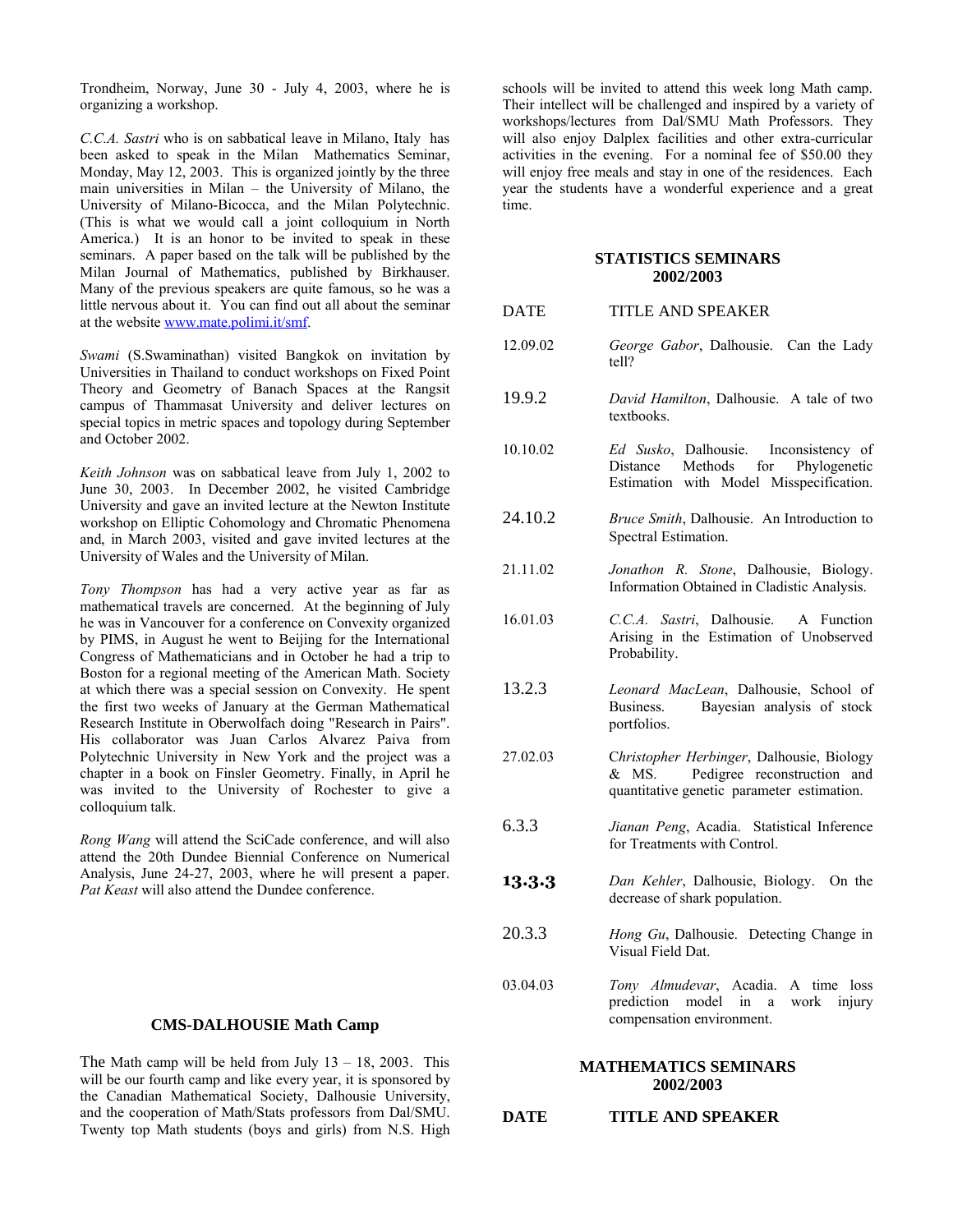| 12.08.02 | Laurent Marcoux, University of Waterloo.<br>Spans of Projections in Certain Algebras.                                                                                             |
|----------|-----------------------------------------------------------------------------------------------------------------------------------------------------------------------------------|
| 09.09.02 | Philip Gerrish, Instituto Mexicano<br>del<br>Petroleo.<br>Statistical<br>of<br>Mechanics<br>Adaptation in Asexuals.                                                               |
| 30.09.02 | Ross Street, Macquarie University.<br>Roots<br>of Unity as a Lie Algebra.                                                                                                         |
| 07.10.02 | Steve Lack, University of Sydney, Australia.<br>Distributive and Extensive Categories.                                                                                            |
| 21.10.02 | Richard Wiegandt, Hungarian Academy of<br>Sciences. Structure theorems for rings with<br>involution.                                                                              |
| 24.10.02 | Tara Nicholson, Simon Fraser University.<br>Towards a Modal Logical Formulation of<br>the Four Colour Theorem Using Forbidden<br>Minor Subgraphs                                  |
| 05.11.02 | Barry Gardner, University of Tasmania,<br>Australia. The Kuratowski 14 Theorem and<br>Some Variants. How Many Sets Can Be<br>Produced<br>Closure<br>By<br>and<br>Complementation? |
| 26.11.02 | Tadashi Tokieda, University of Montreal.<br>The Purr of a Pirouetting Penny.                                                                                                      |
| 17.01.03 | David Iron, University of Amsterdam.<br>Spikes and Fronts, Localized Structures in<br>Reaction-Diffusion Equations                                                                |
| 21.01.03 | Keith Taylor, University of Saskatchewan.<br>Fine Structure of Spectra: Toeplitz Matrices<br>and Hydrocarbons.                                                                    |
| 24.01.03 | Eddy Campbell, Queen's University.<br>Modular Invariant Theory.                                                                                                                   |
| 27.01.03 | Dennis Pollney, Max Planck Institute.<br>Techniques for evolving black hole<br>spacetimes in numerical relativity.                                                                |
| 30.01.03 | Roman Smirnov, University of Paderborn.<br>An extension of the classical theory of<br>algebraic invariants to pseudo-Riemannian<br>geometry and Hamiltonian mechanics.            |
| 24.02.03 | Janez Bernik, Dalhousie University.<br>A<br>generalization of Brauer's theorem<br>on<br>splitting fields to semigroups.                                                           |
| 03.03.03 | Vladimir G. Troitsky, University of Alberta,<br>Edmonton. Invariant subspaces problem:<br>some recent advances.                                                                   |
| 17.03.03 | Juan Carlos Alvarez Paiva, Polytechnic<br>University, Brooklyn, NY. A hundred years<br>of Hilbert's fourth problem.                                                               |
| 31.03.03 | Robb Fry, St Francis Xavier University. A<br>Short Survey of Extension Theorems.                                                                                                  |
|          |                                                                                                                                                                                   |

- 11.04.03 *Mair Zamir*, University of Western Ontario. Fractal Patterns in Vascular Branching: Fact or Fiction?
- 14.04.03 *Georg Hofmann*, Technical University, Darmstadt. Coxeter Groups – Groups Generated by Reflections.
- 17.04.03 *Michele Titcombe*, McGill University. A Method to Treat Strongly Localized Singular Perturbation Problems in 2D.
- 08.05.03 *Mark Fels*, Utah State University. Applications of Group Theory to Differential Equations
- 15.05.03 *David Gomez-Ullate*, CRM, Montreal. Many-body problems in the plane with lots of periodic solutions

#### **OBITUARY**

#### *MICHAEL EDELSTEIN*

#### By *Leah Keshet*

Mathematician, husband, father, grandfather. Born March 21, 1917, in Mlawa, Poland. Died January 27, 2003 in Vancouver, B.C., of natural causes, aged 85.

*Michael Edelstein* was born to a respected, well-to-do, traditional Jewish family: His grandfather, *Zisha Zilberberg*, owned a large brick tenement building and a grocery store; his father, Baruch, prospered in the leather trade.

As a young child, *Michael* received a Jewish education. During his impressionable teen years, *Michael* discovered a copy of Darwin's Origin of Species abandoned in his grandfather's attic by a fleeing soldier. The discovery led him toward a life of science, and away from religion. As an adolescent, he excelled in mathematics and physics. He was an avid reader, astute in current events, and a scholar of history, who retained detailed knowledge of turbulent events of the two centuries spanned by his life.

Rising anti-Semitism in Poland of the 1920s and 1930s blocked higher education for Jews (via "Numerus Clausus" – the quota system). His sister *Sarenka* persuaded *Michael* to study abroad at the fledgling Hebrew University of Jerusalem (in then-Palestine). He arrived alone in that bewildering land in 1937. There he struggled with the language and culture, and was beset by loneliness and homesickness. Ultimately, this dislocation spared his life. The firestorm that erupted over Europe in 1939 was to consume his family in the Holocaust.

On the Mt. Scopus campus of Hebrew U., conditions were rough, stipends meagre, and hunger and deprivation were rampant. War interrupted his studies: With the onset of the Second World War, Michael enlisted in the British Army, serving in Italy and Egypt. He later fought in the Israeli War of Independence in 1948, and participated in defense research.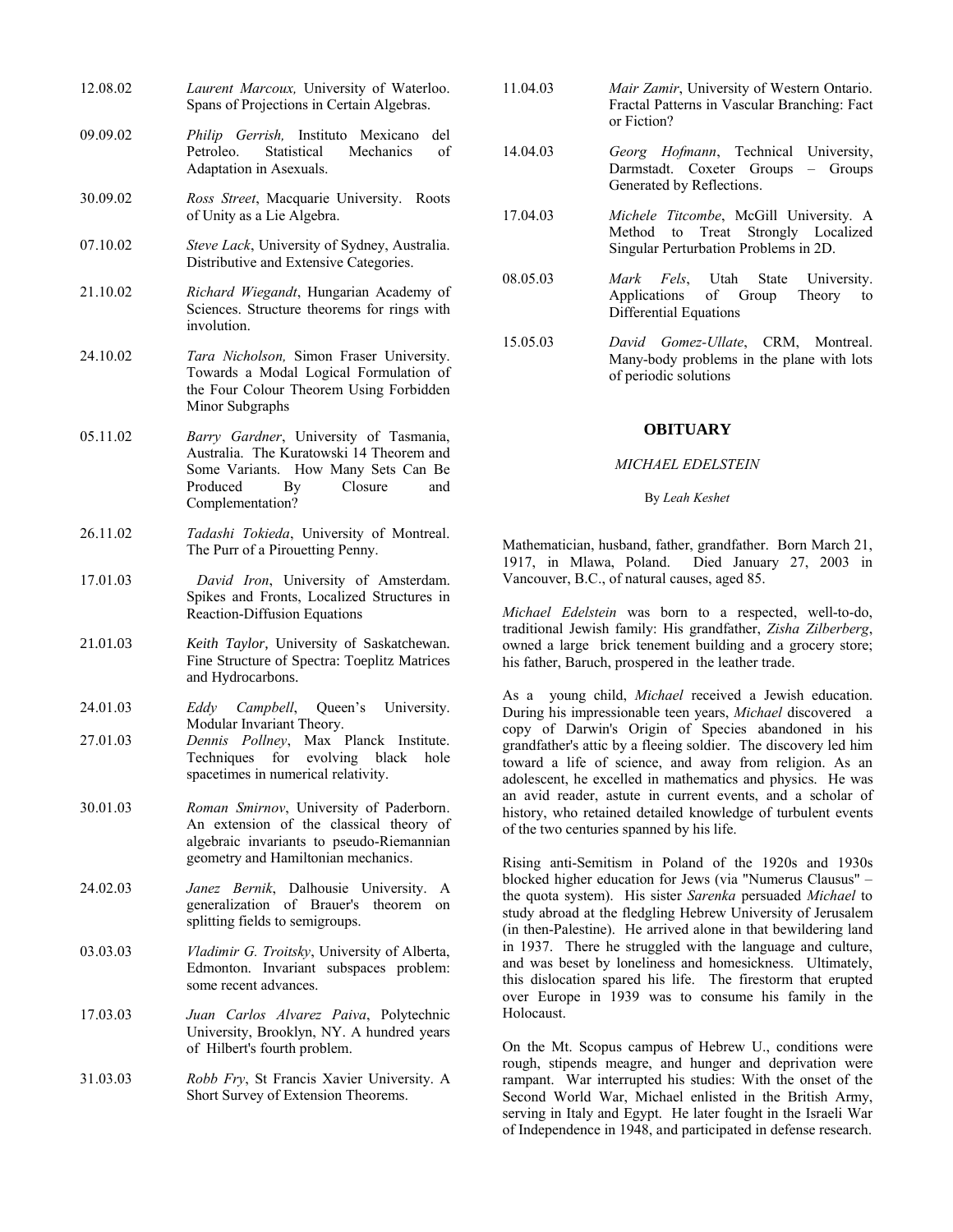The 1950s were years of happiness and rejuvenation. He was reunited, in Israel, with his sister, the single family member who had survived Auschwitz. In 1951, *Michael* married a warm, caring, beautiful native bride, *Tikvah Segal*; two years later, their only daughter was born. The couple struggled to make ends meet while completing higher degrees, *Michael* a mathematics DSc and Tikvah a botany PhD.

In 1962, the family undertook a journey, through Ithaca, N.Y., and Michigan, which eventually led them, in 1964, to a new home in Canada. *Michael* was recruited as a mathematics professor at Dalhousie University in Halifax, where he became a founder of the mathematics graduate and research program. He inspired colleagues, trained students, carried out research, and taught there for more than two decades before his retirement and relocation to British Columbia.

*Michael* saw his own life as a series of personal losses: of his beloved mother *Ester-Leah* (when he was 6), of his young wife (at age 51), his sister in later life, and many others. By age 85, he had outlived an entire generation of in. He struggled with internal demons in personal interactions, often leaving friends and loved ones grieving over sudden, inexplicable estrangements. A miraculous reunion in recent years, with his once-estranged daughter who had followed his footsteps to become a mathematician, led to a close bond. It remained unbroken until his dying day, Jan. 27, 2003, in Vancouver.

*Michael* was an exceptional chess player (gaining the title of International Master in Correspondence Chess in the 1990s), but mathematics was his first love and lifelong passion; he never tired of transmitting that passion to students and even to casual acquaintances. While infirm with Parkinson's disease at an advanced age, he took pleasure in his mathematics books, and braved some of the most notoriously challenging problems in mathematics.

*Leah Keshet* is Michael's daughter.

**PUZZLE CORNER** *Edited by* 

*S. Swaminathan*

I. Here are ten numbered statements. Find how many of them are true.

**CHASE REPORT**

- 1. Exactly one of these statements is false. 2. Exactly two of these statements are false.
	- 3. Exactly three of these statements are false.
	- 4. Exactly four of these statements are false.
	- 5. Exactly five of these statements are false.
	- 6. Exactly six of these statements are false.
	- 7. Exactly seven of these statements are false.
	- 8. Exactly eight of these statements are false.
	- 9. Exactly nine of these statements are false.
	- 10. Exactly ten of these statements are false.
- II. The following square has occult properties. For example, carefully studying it will reveal the missing symbol which should go into the empty cell. What is the missing symbol?

The picture goes here.

**Breaking News:** Congratulations to *Richard Hoshino* for winning an Action Canada Fellowship. He was awarded \$20,000 for one year.

Action Canada is an investment, by the federal government and the private sector working in partnership, in the young men and women who aspire to lead our country.

Action Canada will create and maintain a network of outstanding young Canadians building their skills and experience for leadership in the public and private sector.

Each year twenty of Canada's best and brightest young emerging leaders—the Action Canada Fellows—will join together in a program of leadership development and public policy study.

Action Canada will be an ongoing resource of new leaders and new ideas to meet the challenges of the new century.

| Is published for alumni and friends of the | <b>Editor:</b> Gretchen Smith, Administrator | <b>Department of Mathematics and Statistics</b> |
|--------------------------------------------|----------------------------------------------|-------------------------------------------------|
| Department of Mathematics & Statistics,    | gretchen@mscs.dal.ca                         | Richard J. Nowakowski, Chair                    |
| Dalhousie University.                      | Phone: (902) 494-2572                        | Bruce Smith, Statistics Director                |
|                                            | Fax: (902) 494-5130                          | John Clements, Mathematics Director             |
| We welcome your suggestions and comments   |                                              | Patrick Keast, Mathematics Graduate Coordinator |
| for future issues.                         |                                              | R.P. Gupta, Statistics Graduate Coordinator     |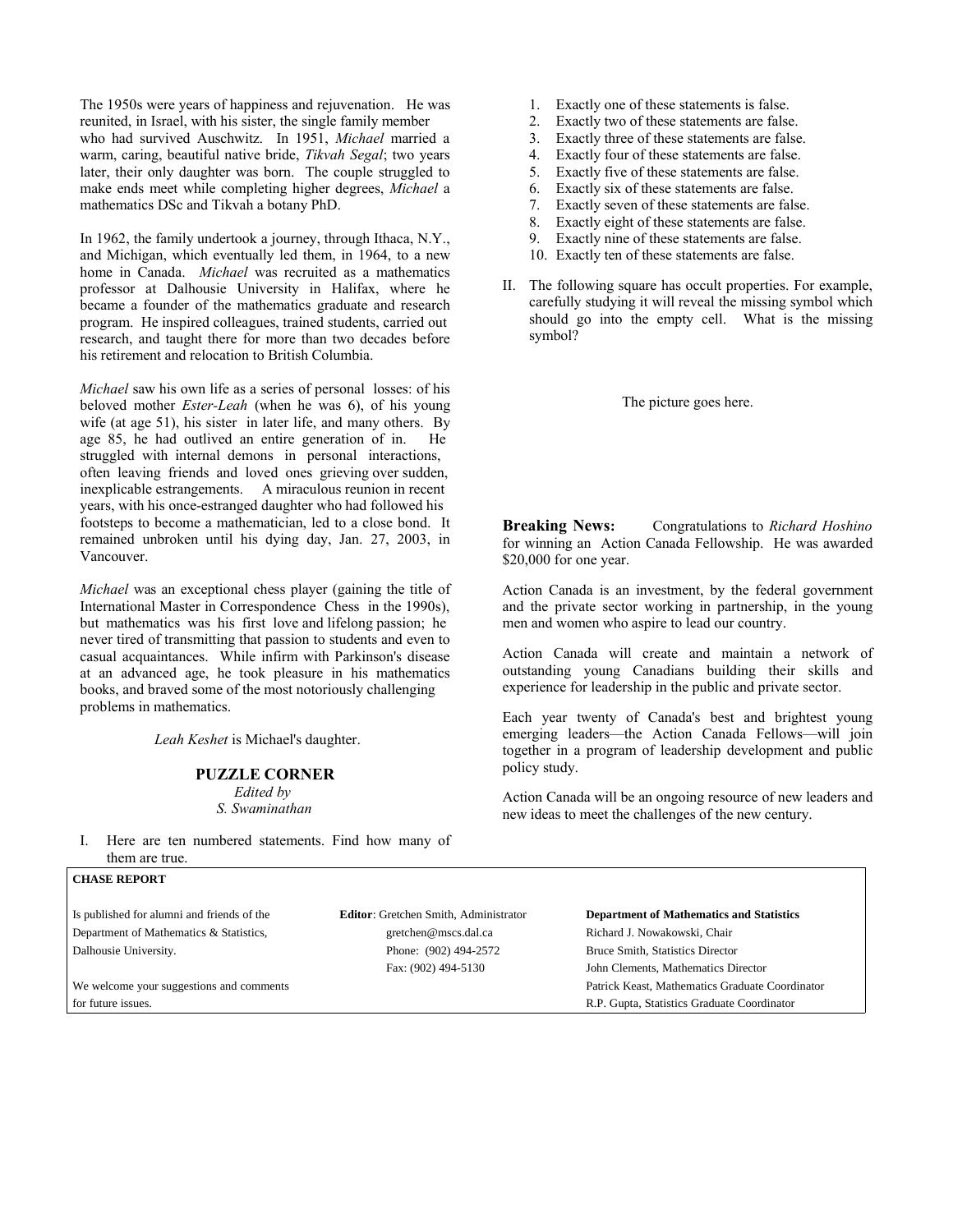#### **OTHER STATISTCS SEMINARS 2002/2003**

# DATE TITLE AND SPEAKER

- 22.08.02 *Joseph Bielawski*, A maximum likelihood method for detecting sites subject to functional divergence following gene duplication.
- 9.9.2 *Philip Gerrish*, Statistical mechanics of adaptation in asexuals.
- 23.09.02 *Christian Blouin*, Interfacing protein biophysics and evolution.
- 06.01.03 *Michael Dowd*, Data Assimilation Methods and Oceanographic Applications.
- 09.01.03 *Andrew Irwin*, Global Ocean Models.
- 13.01.03 *Nicholas Barrowman*, Meta Analysis for Proportions.
- 28.02.03 *Tal Pupko*, Maximum likelihood estimation of evolutionary rates with applications in phylogeny and biochemistry